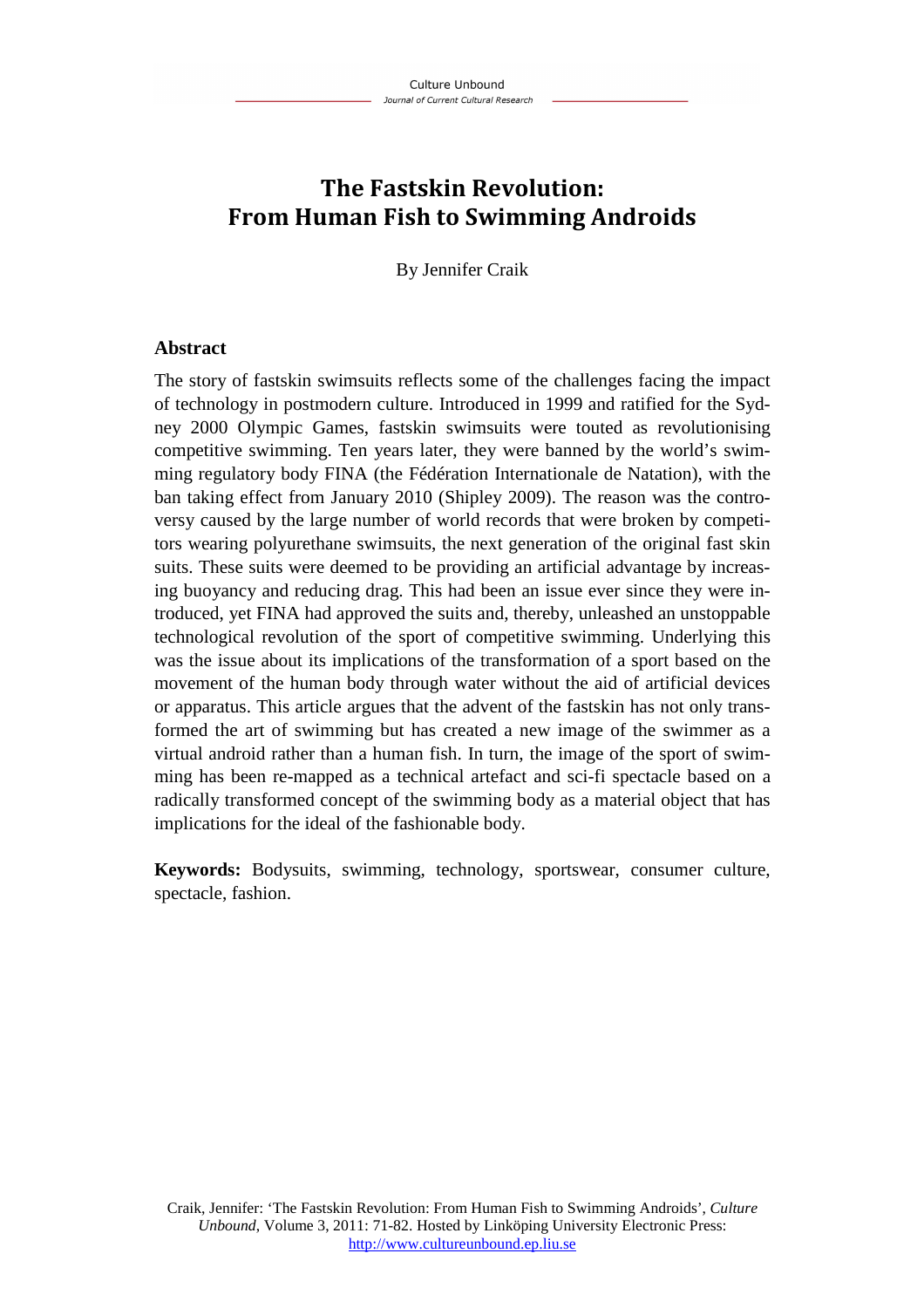## **Introduction: Re-fashioning the Swimming Body**

The development of the fastskin swimsuit coincided with the lead-up to the Sydney Olympic Games held in 2000. It was also the year of the new millennium and considerable debate about the consequences of that transition had dominated the previous decade. This produced a conjunction between public interest in developments in sporting excellence and public debate about the representation of Australian identity in staging the Games. Of particular concern was the re-working of the traditional concept of the Australian body as emblematic of national identity and character. During 2000, three competing concepts of the 'Aussie' body came to the fore: the fastskin swimmer, the embodiment of Australian identity in fashion, and the popularity of 'outback' or rural dress globally. Each concept involved the intersection of the body, clothing and gesture to produce different ideas about the truly Australian social body – the body of the nation. Perhaps because of the pending Olympics, of the three concepts, the fastskin body became enshrined as the quintessential Australian body of the moment, building on the stereotype of the surf-loving Australian. As fashion journalist, Maggie Alderson, observed: 'If there is a positive stereotypical image of Australian style it is spunky Bondi lifesavers in small Speedos and way-cool salt-bleached surf dudes in cord board shorts and wild printed shirts' (Alderson 2000). This longstanding image of the true Australian body exemplified the relationship between body and space in Australian culture, but this was challenged by the advent of the fastskin. As swimming commentator, Brent Rushell noted:

No swimsuit has made this kind of splash since [pop singer] Brian Hyland immortalised a certain yellow polka-dot bikini in the 1960s. And, unlike that itsy-bitsy number, Speedo's fastskin isn't raising a ruckus because it risks anyone's modesty. A throwback – at least in silhouette – to the era of genteel seaside bathing, the new suit encases swimmers from neck to knee. (Rushell 1999)

Instead of revealing more flesh, as successive controversies about swimwear had agonised about, the fastskin covered most of the body – although this supertight cocoon in fact produced an equally provocative silhouette that highlighted muscles and genitalia. The suit attracted widespread controversy – partly about its technical attributes and partly about its creation of a new body. The fastskin unsettled commentators, whether professional or public. Swimmers largely embraced the suits as enhancing their performances and transforming the sport of swimming: '"You feel so streamlined through the water. It's like you're cutting through the water like a hot knife through butter,"' [Grant] Hackett said. "This suit is a real advancement and evolution for the sport"' (quoted by Kogoy 2008).

Some swimmers, though, expressed reservations about whether the fastskin created an unfair advantage and turned the art of swimming from a sport to a technical performance: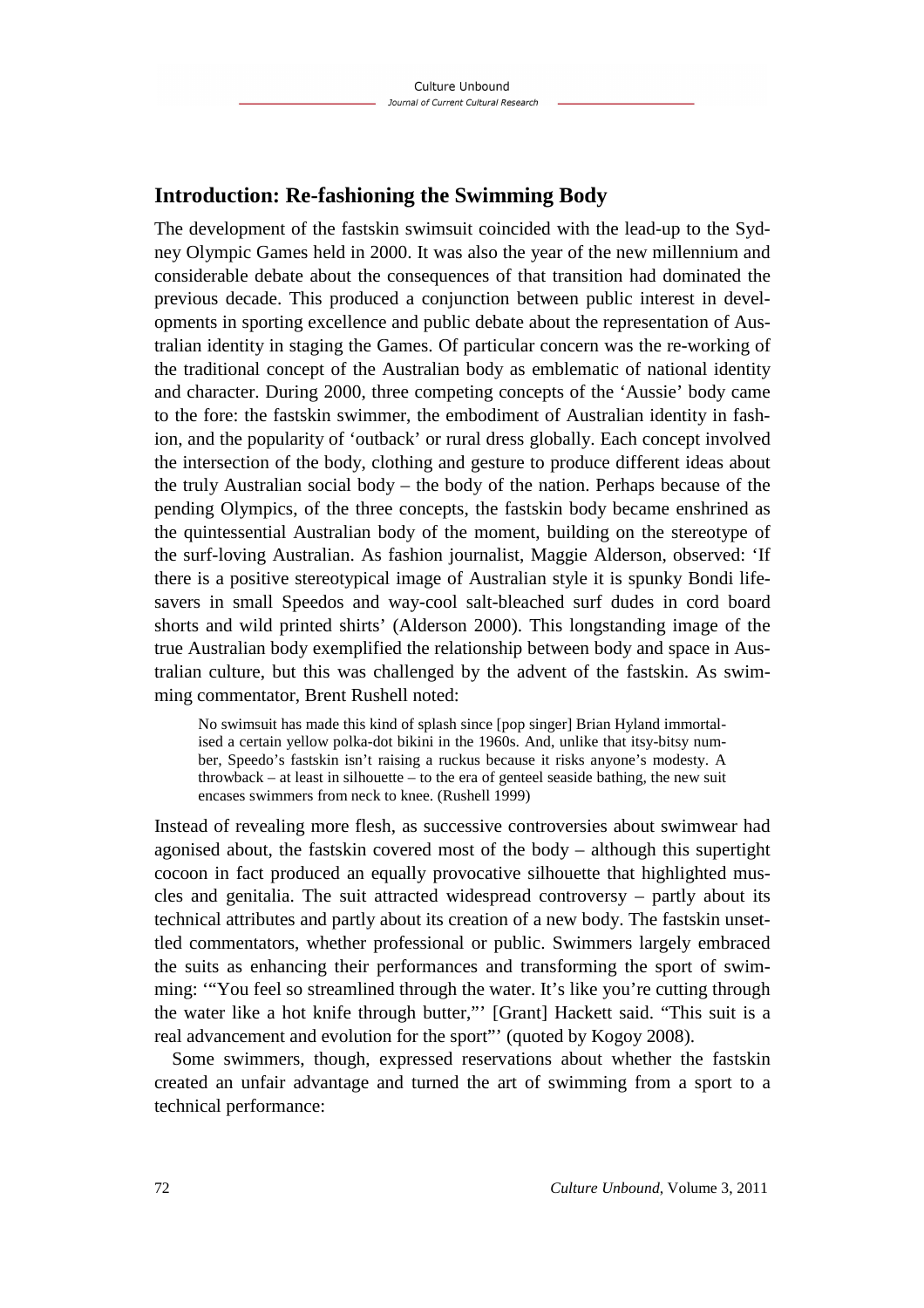Australian swimming star Libby Trickett told the BBC: 'It [the fastskin] has taken the limelight from people's performances and that's not right. I don't think the sport should have headed in the direction it has, in terms of neoprene and polyurethane suits. I don't believe that is right for our sport at all and it's disappointing it's gone in that direction and it's disappointing that Fina allowed it to progress the way it did.' (quoted by BBC Sport 2009)

However, it could be argued that the horse had well and truly bolted and that the sport of swimming had been changed forever. This, of course, was to be expected. In recent years, competitive sport has become increasingly more competitive as athletes and their minders seek new ways to improve performance and gain that extra edge on opponents. As a result, considerable investment has been made in researching performance enhancing techniques and equipment, putting sport at the forefront of new technologies that have produced new fabrics and textiles based on state-of-the-art knowledge about ergonomics, aerodynamics, anthropometry, biomechanics, and other specialisations. A new kind of sports clothing has been one product of this research and this has transformed the nature of sportswear for competition, recreation and as casual wear (O'Mahony & Braddock 2002). In short, sportswear has become centre stage in the pantheon of fashion.

Since the invention of nylon, there have been considerable improvements in the design of swimwear for competition but, whereas swimwear had been getting briefer and briefer, experiments with designs that covered most of the body revolutionised the sport (Craik 1994). In 1992, at the Barcelona Olympic Games, Speedo introduced the S2000 which it promoted as the world's first 'fast suit' followed by the Aquablade for the 1996 Atlanta Games and worn by 77% of winners (Parnell 2008). However, the real revolution came with the Fastskin that was approved in November 1999 by the international regulatory body, FINA, for use in the 2000 Sydney Olympics Games (Farlex 2000; Craik 2005).

The Fastskin suit was modelled on the way a shark's skin aids its propulsion through the water via tiny ridges. By designing a suit made of Teflon-coated lycra that was moulded to streamline the body's contours, performance was promoted as improving by 3 per cent. The full body suit was designed to streamline the body's silhouette, cut down drag and resistance through the water, compress the muscles into performance and control bodily deviations from maximum performance (O'Mahony & Braddock 2002: 119-124; Natural History Museum 2008).

## **The Controversy: Equipment or Performance Enhancer?**

In the lead up to the 2000 Olympic Games there was a heated international furore as to whether these suits broke FINA's own regulations that banned any 'device' or equipment that aided a swimmer's performance as defined in the regulations:

FINA rule SW 10.8: 'No swimmer shall be permitted to use or wear any device that may aid his speed, buoyancy or endurance during a competition (such as webbed gloves, fins, etc). Goggles may be worn.'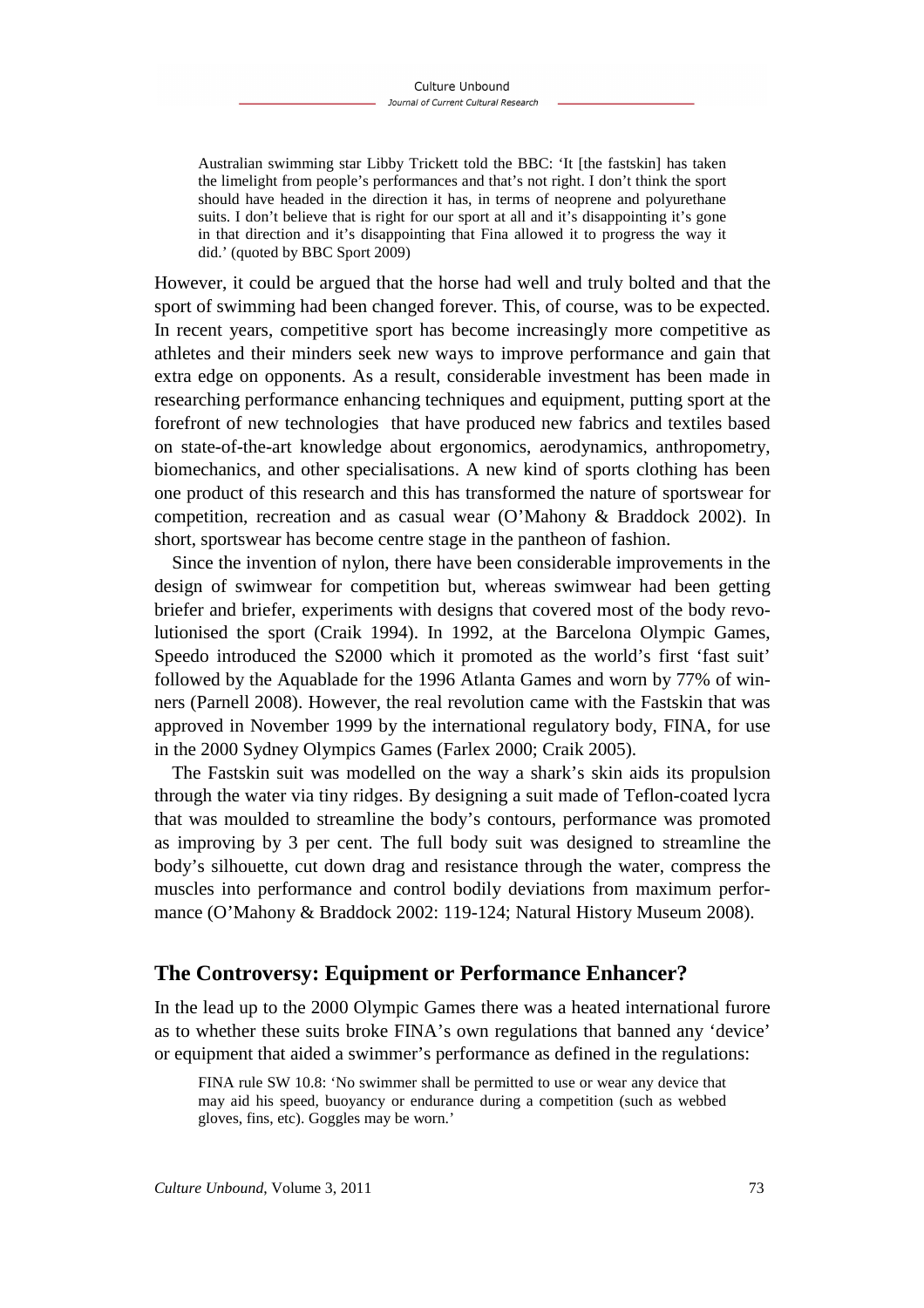The issue was whether the body suit was a performance altering apparatus rather than a swimming costume (Coach Sci 2000; Fastskin 2010b). Indeed, Adidas explicitly advertised its suit as: 'the EQUIPMENT BODYSUIT a recognition that it is not a costume but equipment that falls into the same category as fins, paddles, etc. ... allowing swimmers to be faster and more efficient through the water'. Speedo also advertised the fastskin as 'customised performance-enhancers that give a swimmer a competitive edge' (Rushell 1999).

Four criticisms were levelled at the fastskin. First, the mimicking of shark skin by ridges designed to reduce drag and turbulence by directing water flow over the body was deemed to constitute a device. Second, the super stretch fabric and super tight fit compressed muscles and reduced muscle vibration artificially. Third, the effectiveness of the suit depended on whether it was a generic suit or customised by using body scanning technology to determine the placement of seams and contours. And fourth, a 'gripper' fabric was inserted into the forearm to mimic the skin and maximise the swimmer's feel for the water.

Outstanding issues about the type of fabric, fabric coatings, bodily compression and buoyancy were central to the question of whether the suits were the key to improved performances and thus in breach of FINA's own rules (Shipley 2009). Many leading swimmers and coaches were convinced that it constituted 'a piece of equipment' rather than a 'costume' (coach Paul Bergen quoted by Coach Sci 2000). American swimmer, Bill Pilczuk lobbied for a ban, saying:

'The whole suit floats you. The more buoyancy you get, the less you have to pull through the water,' he said. 'When you put material that floats on people who have more muscle, they can float better. I don't think it's a very level playing field.' (quoted by Coach Sci 2000)

The manufacturers defended the suit with Speedo's Vice president, Stu Isaac arguing that the suit constituted the 'management of existing forces rather than generating active forces' (Speedo 2000). The international debate intensified during the Australian National Swimming Titles and Olympics selection trials held in May 2000 with debate about whether the suit contravened national regulations about costumes and specifically whether the difference between Speedo Fastskins and generic fastsuits exacerbated the hierarchy of 'star' versus 'squad' swimmers. By the time the Sydney Olympics took place, the controversy had abated and the smashing of numerous world records proved the effectiveness of the new swimsuits. Overall, times were faster and 83% of record-breaking swimmers wore the new suits (Fastskin 2010c, d, h, i).

Despite the furore, swimmers were quick to adopt the suit and they quickly became the norm for competitive swimming. However, the suits were not the robust costume some might have wished for. They were very tight – two sizes less than a swimmer's usual size – and difficult to put on. They were also prone to tearing or filling up with water. Opinions were divided as to the full length design and soon other models were devised – sleeveless, topless and knee-length – to suit the needs of different swimmers. Despite initial controversy, the suits quickly trans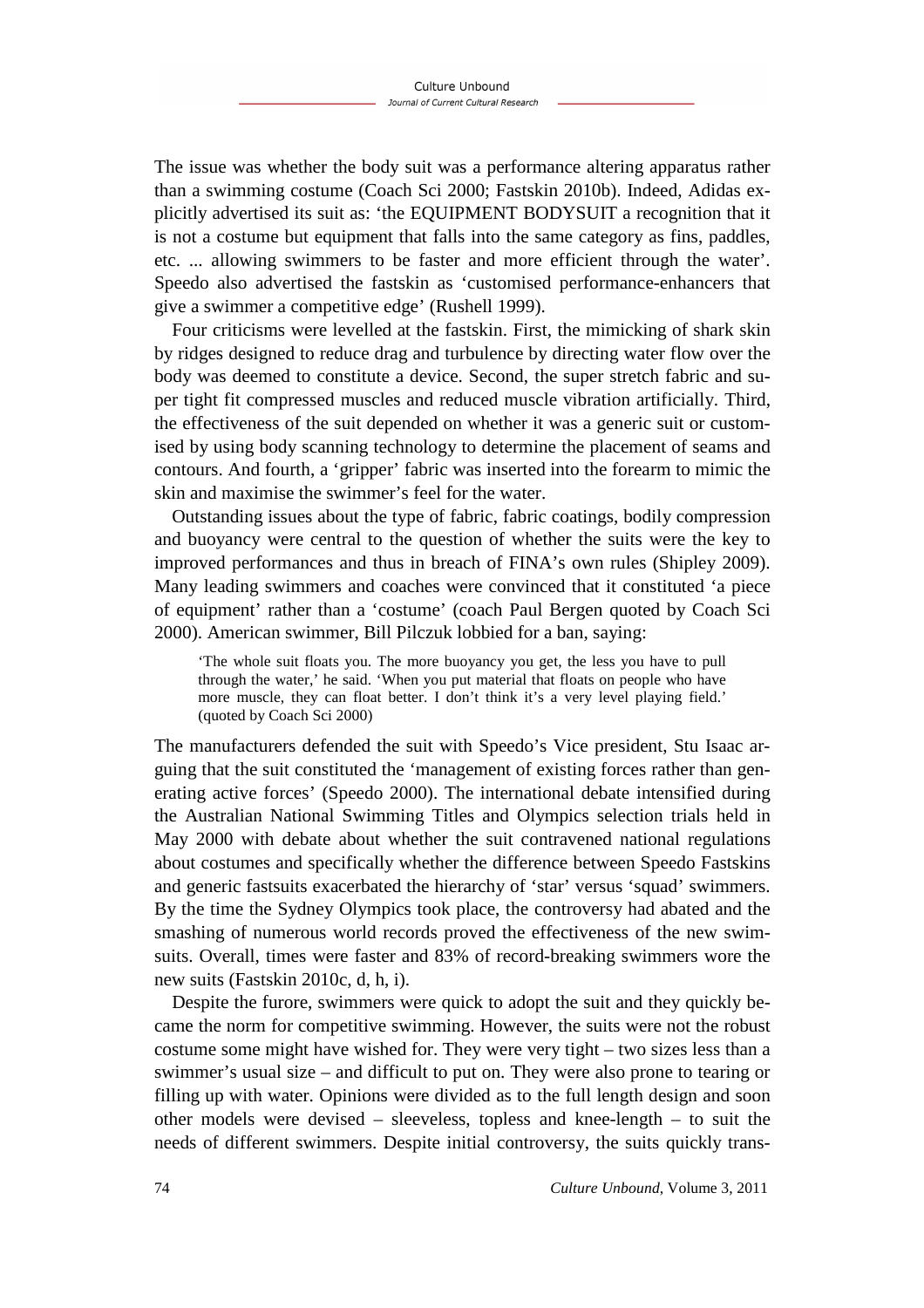formed the sport of swimming. Fastskins had arguably created a new body technique and inevitably, perhaps, the controversy continued to simmer away. Researchers around the world performed studies aimed at determining whether the suits did in fact reduce drag and create buoyancy though the results have been indeterminate (eg. Toussaint 2002).

While scientific testing continued, fastsuits became adopted by amateur swimmers too and the technology adapted for leisure swimwear. The new look of the swimming body had become normative. This in turn produced new ideas about the ideal swimming body with some commentators lamenting the trend towards full body suits as 'very sad for the viewing public ... [who] love seeing the healthy bodies of the sports stars – they've got sensational bodies. Why would you go and hide them?' (Max Markson quoted by Katrina Beikoff 2000). In other words, the cultural debate centred on the loss of 'sex appeal' or the 'perve factor' – that is, the desire of spectators to gaze voyeuristically at the bronzed, toned and oiled athletic bodies of competitive swimmers (Harari 2000). The new body was less recognisably human – more like a fish or perhaps an android – a shiny capsule gliding through the water like Mr Condom or Darth Vader (Harari 2000), or, as American swimmer, Amy Van Dyken quipped 'like spacemen' (quoted by Brooks 2000). A new swimming body was born.

## **Raising the Stakes: How Fast is too Fast?**

Speedo – quickly joined by other manufacturers – continued to experiment with improvements to the design, releasing the Fastskin FSII for the 2004 Athens Olympic Games (Fastskin 2010g; Swim-Faster.com 2010). This drew on computational fluid dynamics to follow the flowlines around the body; different suits were designed for women and men, and for different strokes. Speedo promoted the suits through an aggressive advertising campaign that featured leading swimmers portrayed as human fish with shark gills simulated on their necks. This proved to be a promotional coup and the majority of swimmers at Athens wore this Speedo. Body suit, although it was not as performance improving as hoped – more a revision than a revolution in design. In 2007, Speedo launched the FS-Pro and in 2008 the LZR Racer.

The LZR heralded a major improvement in design (incorporating 50% polyurethane) using fused panels that streamlined the body rather like a corset to keep the body high in the water and reduce drag and turbulence (Dayton 2008; Swim Info 2008; Kogoy 2008; Fastskin 2010e, f). Prototypes were tested in NASA's wind tunnel and the water flume at the University of Otago. Some were impractical and even the final design required 15-20 minutes to put on and could 'only be worn half a dozen times before the compression is gone and it loses its effectiveness' (Parnell 2008). Bizarrely, the new suit was likened to a corset which 'improved posture and buoyancy', 'better use of oxygen', repelled water and had the psycho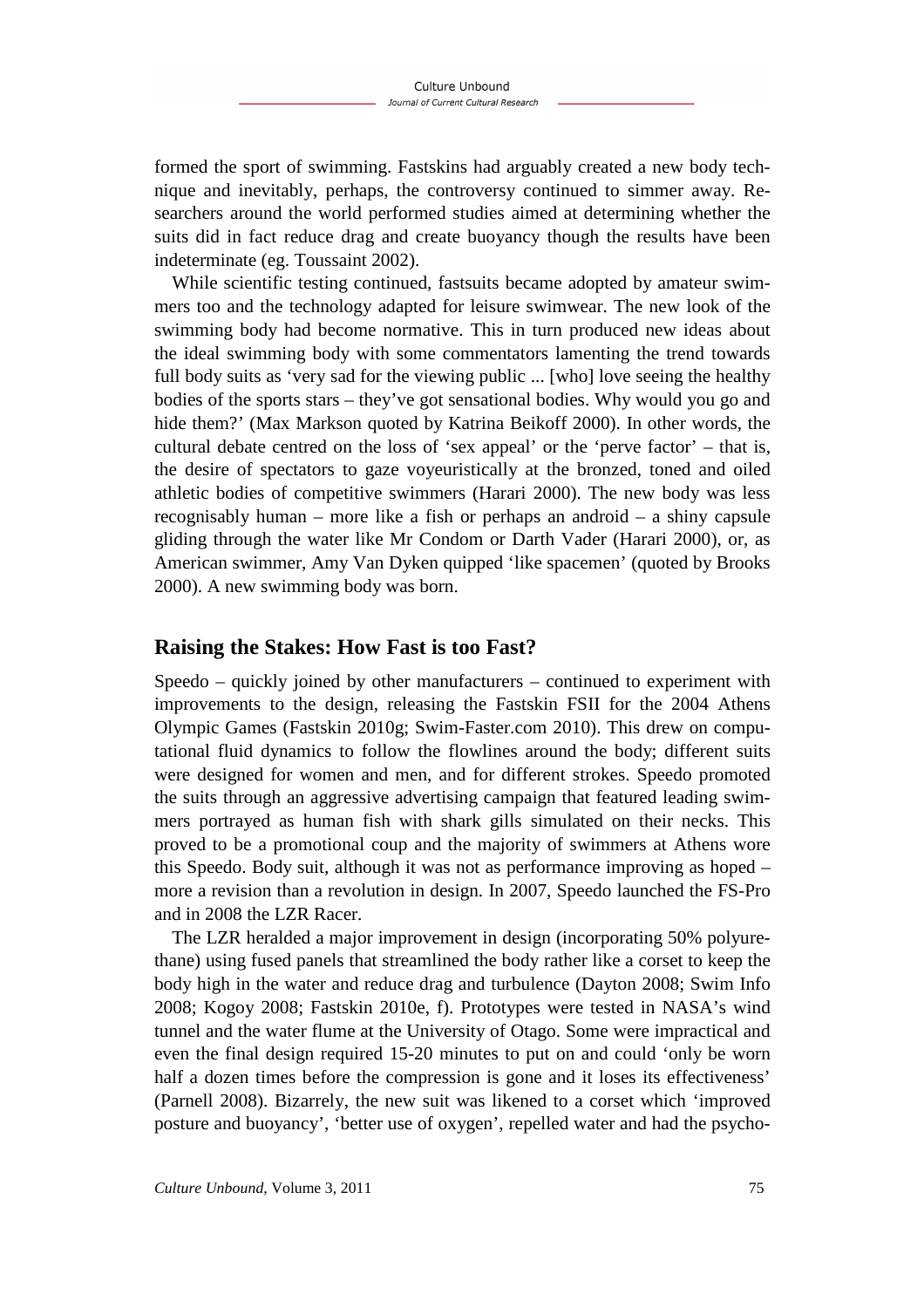logical effect of making swimmers feel 'they could swim faster' (Parnell 2008). Australian swimmer Alice Mills said: 'these suits make the Fastskins feel like a normal pair of training togs. These ones are incredibly smooth and fast' (quoted by Parnell 2008).

Despite the enthusiasm of swimmers for the LZR, the suit was denounced by rival brand, Arena, as 'technological doping' (Parnell 2008). Other brands (including TYR, Nike, Mizuno, Asics, Blueseventy, Descente and Adidas) soon matched the LZR and a fierce advertising war ensued while new brands proliferated keen to capitalise on the potential benefits of gold medals and sponsorship deals.

By 2009, brands other than Speedo were the winning suits. 'Rapidly evolving swimsuit technology [was] influencing results so much that sports newspaper *L'Equipe* listed the French team for the world titles by suit when it was announced this week' (Jeffery 2009). At the same time, manufacturers and national swimming bodies lobbied FINA to ban the suits or at least clarify the guidelines for permissible suits in the light of FINA's existing regulations in order 'to avert an irrecoverable loss of credibility for swimming sports' (Cristiano Portas, head of Arena, quoted by Parnell 2008).

The issue came to the boil at the 2008 Beijing Olympics when a record number of records were broken mostly by swimmers in the LZR (Matheson 2008). The manufacture of 100% polyurethane suits – especially the Italian Jaked J01 (Jaked 2010) and Adidas Hydrofoil suits – inflamed the debate still further and led most national swimming bodies to ban polyurethane suits in their competitions (Moloney 2008a, b; Moloney 2009; Jeffery 2009; Swim Coach Tools 2010). Further pressure was put on FINA to ban the suits. Australian swim coach, Forbes Carlile commented that: 'All FINA sees is the glamour and world records. They see themselves as entrepreneurs, not as the custodians of the sport' (quoted by Parnell 2008).

The stakes were high with the growing number of manufacturers and the extensive investment in research into refining the design (Fastskin 2010a-j). Advertising and marketing campaigns strove to bleed market share from rival brands and secure sponsorship deals with swim teams and high profile swimmers. Myths and counter-myths wire rife while the public (aided by spectacular media coverage) remained mesmerised – if somewhat sceptical – about the wonder suits and the record breaking feats of swim celebrities.

Even the swimmers were critical of the implications of the new generation suits. British swimmer, Rebecca Adlington commented:

I think it's a shame to be honest. Swimming always used to be a level playing field. I can remember watching when they were just in trucks and 100% textile suits, whereas now it's very, very different. The technology has just taken off in the last year, it's come from nowhere. We need to go back to putting rules in place, just to make it a fair playing field for everyone. (Adlington quoted by BBC Sport 2009)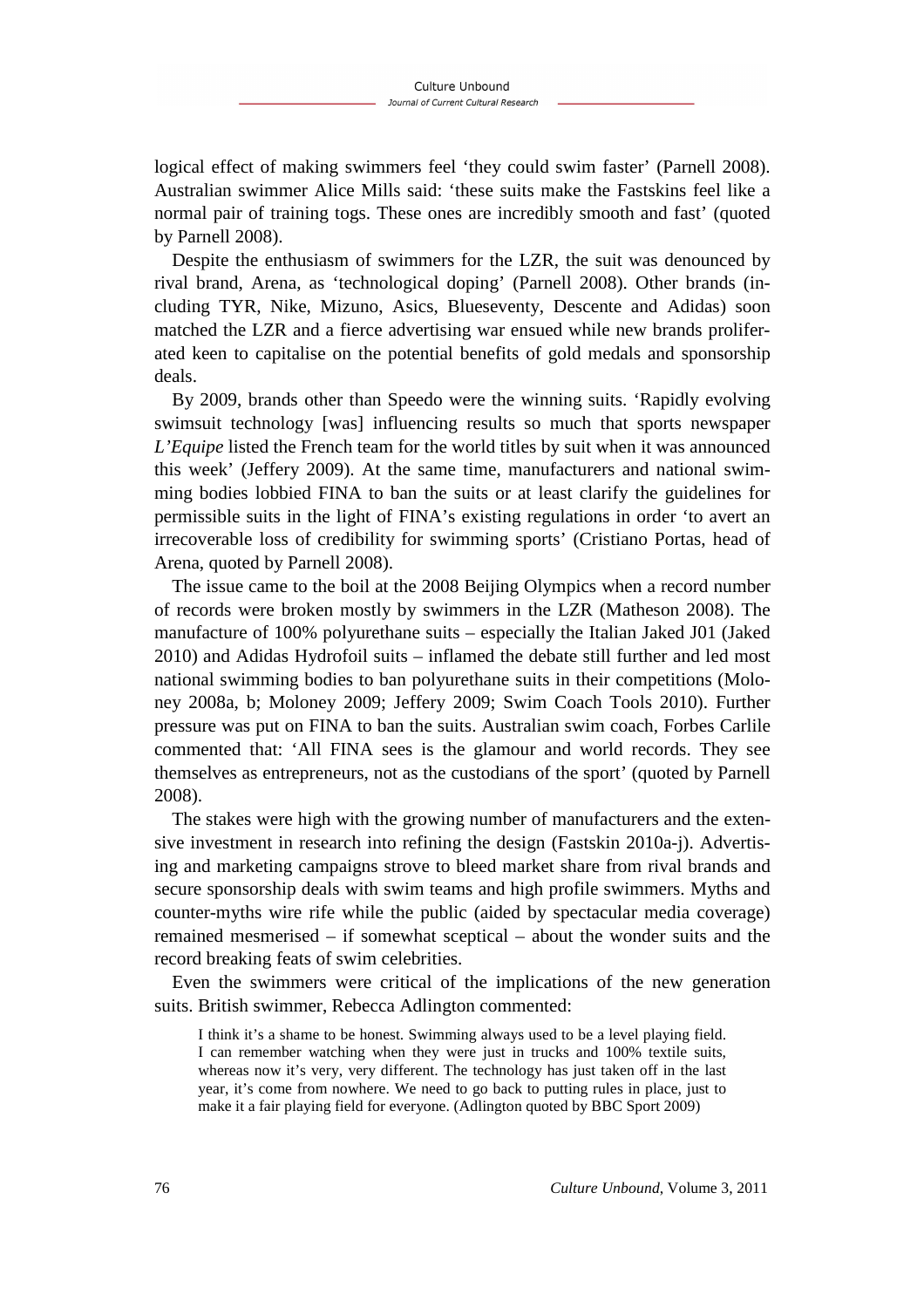## **The Ban: Putting the Genie Back in the Bottle**

After more than 130 world records had been broken in less than a year after the launch of the LZR, FINA's congress, comprising representatives from national swimming bodies – as opposed to FINA's bureau – voted to ban suits that were full length and/or made from polyurethane (Shipley 2009). Permitted were waistto-knee suits ('jammers') for men and shoulder-to-knee suits for women, however these must be made from 'allowable textiles' (although that was not defined) (BBC Sport 2009; see also Shipley 2009; Swim Coach Tools 2010). In 2010, almost 500 suits that met these conditions were approved (FINA 2010). Critics have responded that by focusing on the length of the suits and not defining 'textiles', FINA has 'circumvent[ed] vexing questions of fabrics, impermeability and buoyancy' as issues that still need 'to be hashed out' (Shipley 2009). So, rather than ending the controversy, another debate has ensued about whether the sport of swimming has been irrevocably changed and lamenting the ineffectiveness of the international regulatory body (Fastskin 2010a, j).

A study of the use of fastskin swimsuits by elite male swimmers at the  $13<sup>th</sup>$ FINA World Championships in 2009 shows that swimmers preferred to use swimsuits that covered the torso and the leg "probably contributing [to an] extended body compression and a higher drag decrease" (Neiva et al. 2011: 91) and mainly chose two types – the Powerskin X-Glide Full and the Jaked01 Full which they thought produced a better performance (Neiva et al. 2011: 92). However, the authors concluded that "further investigation could be done to know the mechanisms of performance related [to] the polturethance swimsuits" (Neiva et al. 2011: 92).

Of course, FINA is in a bind since it realises that the health and wealth of the sport of swimming is inter-linked with the fortunes of the swimwear industry which makes a significant contribution 'to the federations and athletes in terms of promotion and financial support' (Cornel Marculescu of FINA, quoted by Parnell 2008). FINA also faces the enormous task of testing new suits as they come on the market to determine whether they meet the new rules 'if only to stop manufacturers acting like snake-oil salesmen as they spruik the hidden powers of their suits' (Parnell 2008). And, of course, the suits are not the only technological development changing the face of swimming; there are also calibrated cameras, computer simulations, and various types of monitors, scanners and sensors. Swimming as a sport is undergoing major transformations of which the body suits are just a visible symbol.

## **Conclusion: The Technical Body versus the Humanised Android**

The impact on swimming as a sport has been to create a gulf between elite and non-elite competition swimmers, as well as between these and recreational swimmers. The fastskin suits have also fuelled a whole new market segment of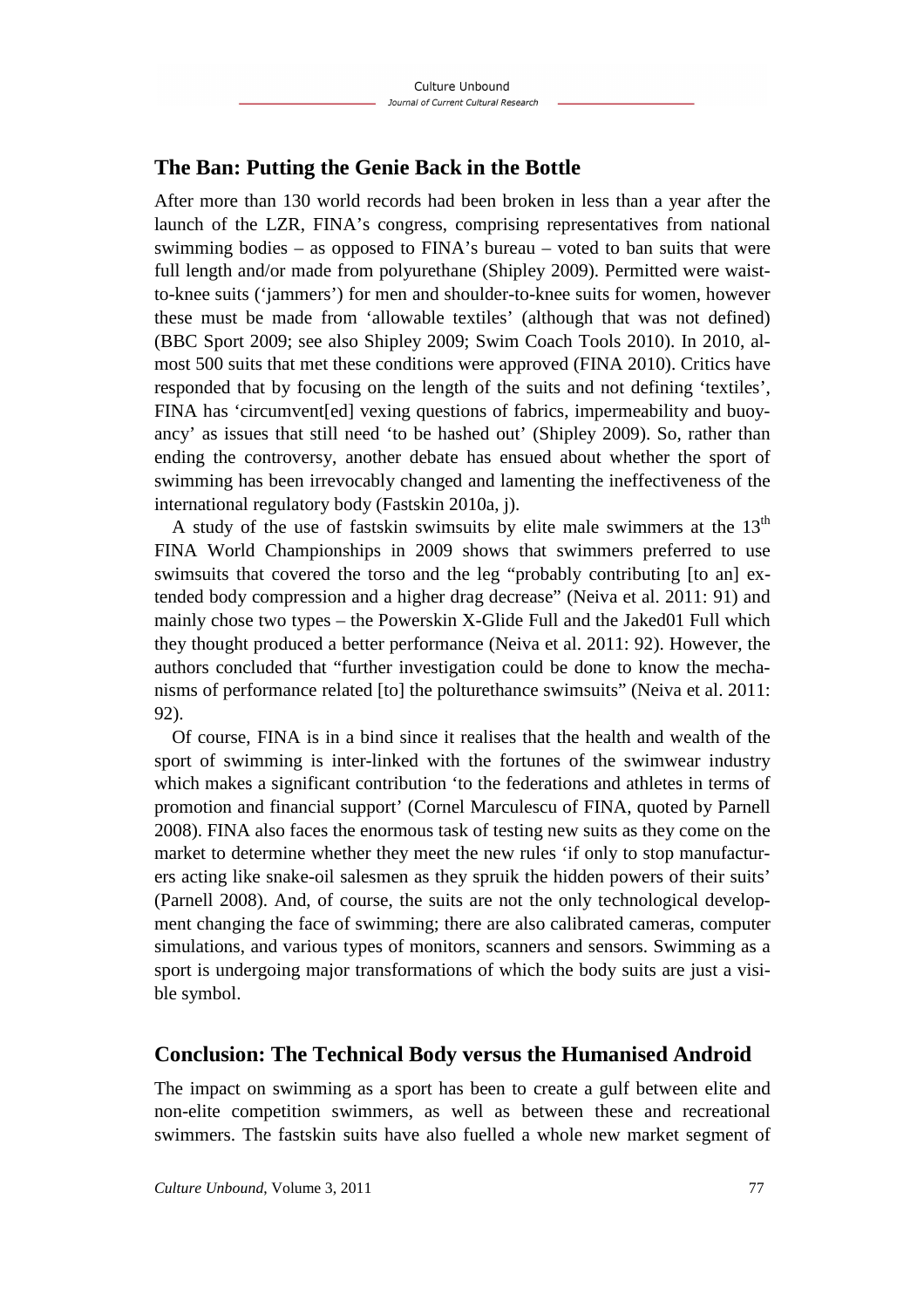high tech swimwear and accoutrements that has trickled down to the design and look of swimwear for everyday consumers, using new fabrics such as 75% polyester and 25% elastane to create 'a fashionable look' (Fastskin 2010c; see also O'Mahony & Braddock 2002; Salazar 2008). Increasingly, too, consumers want everyday sportswear 'to be manufactured in performance materials that were easy to care for, stretchable and comfortable' (Quinn 2002: 186). Sportswear has become 'so chic it is virtually indistinguishable from casual wear' while performance sportswear has been influenced by everyday sportswear and become increasingly stylish (Quinn 2002: 186). Quinn concludes that:

As sportswear and fashion slowly fuse together, the work of [Fashion Active Laboratory and Nova USA] and other designers reveals a complex relationship between them. While we question where the boundaries between them now lie, the axis between the two reveals a mutual concern for aesthetics and performance, and an appreciation for new design methods. (Quinn 2002: 186)

So, while the debate appears to have been about technological and biomechanical matters, computer aided design and inter-disciplinary research, it has also become a cultural debate about body techniques, the relationship between the body and clothing, the power of promotion and marketing, the dynamics of consumer culture, the agenda-setting role of the media, the role of spectacle (and voyeurism) in contemporary society, and the politics of performance and success. Swimmers in body suits look excessively streamlined and segmented into pieces – a little like the recommended cuts for a carcass in a butcher's shop. Bodies have become a collage of body pieces and a play between the concealment and revelation of the natural body. The suits also create androgynous bodies with the aim of 'smoothing out' bumps and lumps, especially of female swimmers. Photographs of the suits posed swimmers in heroic stances like science fiction super humans; the naked body squeezed into a shiny sausage skin or condom. Photos of swimmers underwater emphasised the efficiency of the suits as measured by the extent to which they assisted the body to be propelled through the water like a mechanical plesiosaurus.

Implicit in this debate has been assumptions about how swimming bodies should look as much as rules as to how the body should work as a swimming device. Until the fastsuit, debates about swimming and swimwear had focused on the tension between revelation and concealment – the naked versus the clothed body. Swimwear had become more and more brief over time with accompanying moral panic about how far could this trend go? The fastskin suit however was based on the reverse logic, namely using the new fabrics to cover up as much skin as possible. As American swimmer, Jenny Thompson, observed: 'People thought that the less material the better, the skimpier the swimsuit the faster. Now it's the opposite. Now because the material is so fast, it's the more material the better' (quoted by Brooks 2000). Spectators have been divided in their reaction to this trend with some denouncing it but others embracing the suits as enhancing 'all their bits. These are completely full on. They're as tight as can be, really' (quoted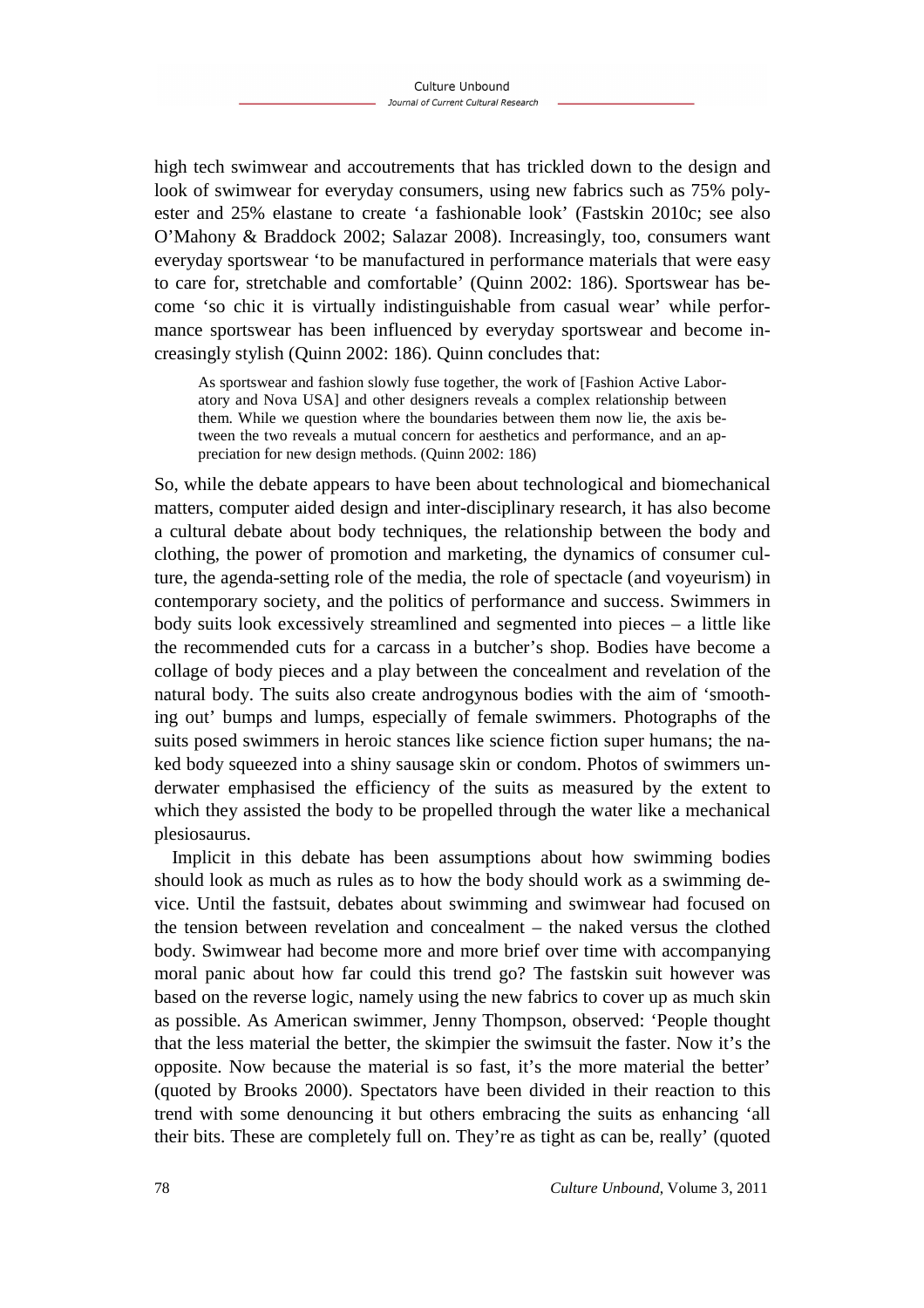by Harari 2000). The resulting look is slightly androgynous although the compression of bodily lumps and bumps also signals gender attributes as imprisoned rather like S & M gear or transvestite costumes. This ambiguous look inevitably has provoked a revised set of guidelines about swimwear design and its relationship with the body. The concept of modesty has been one casualty as a 'warts and all' silhouette has become the norm.

While the spectacle of the swimming body has remained a potent symbol of contemporary culture and its discontents, this symbol also references other cultural discourses such as the obsession with winning in western culture, the power of marketing and lobbying, and the emerging development of new techniques of swimming produced by the efficacy of the body suit. Yet, these issues have been strangely muted in the decade-long controversy about the fastskin. The understanding of bodysuits as a voyeuristic – if not erotic – *habitus* for the iconic postmodern body demands further attention. Nonetheless, there is evidence that there have not only been applications of the body suit to other sports (such as athletics, gymnastics, football, basketball) but there are new concepts of swimwear design and its relation to the body as a consequence of the fastskin revolution. The jury remains out as to whether the fastskin has been a positive or negative development for the sport of swimming and images of the ideal human body.

In the context of Australia national culture, the image of the swimmer as national icon has been re-worked to accommodate the fastskin body. Once the bastion of the image of masculine prowess, sun worshippers and outdoors healthiness, the new Aussie body is now encased in neck-to-knee swimming costumes – whether children, life-savers or beach go-ers. Fear of sunburn, melanoma, and sea stingers has re-invented the Aussie body that is clothed in globally successful surf wear brands like Mambo, Billabong, Ripcurl, Quiksilver and Brothers Neilsen. These have created a new 'image of freedom, health, fitness and a frisson of rebellion' (Alexandra Joel quoted by Rhonda Payget 1999).

In the national celebration of the body in the outdoors, casual and irreverent environment, the Aussie body has long been regarded as the locus of personal identity whose body techniques are elided with the sense of self. Champion swimmers have always been national heroes in the pantheon of Australian icons. They epitomised the migrant nation's control or mastery of the land. As well as more recent champions, the success of long distance champion swimmer Annette Kellerman in Hollywood cemented this national obsession. In this mission, the natural body is given precedence over the artificially-aided one. As swimmer, Susie O'Neil said after breaking the 200 metre butterfly record in 'normal togs':

I really wanted to do it in short swimmers just for my own piece of mind. I thought that if I got it in the longsuit I might just have maybe thought it was the suit that swam the time. Now I know it was me. (quoted by Sports News 2000)

In short, the swimsuit is an extension of the body surface due to the play between flesh and fabric that creates a tension between revelation and concealment as well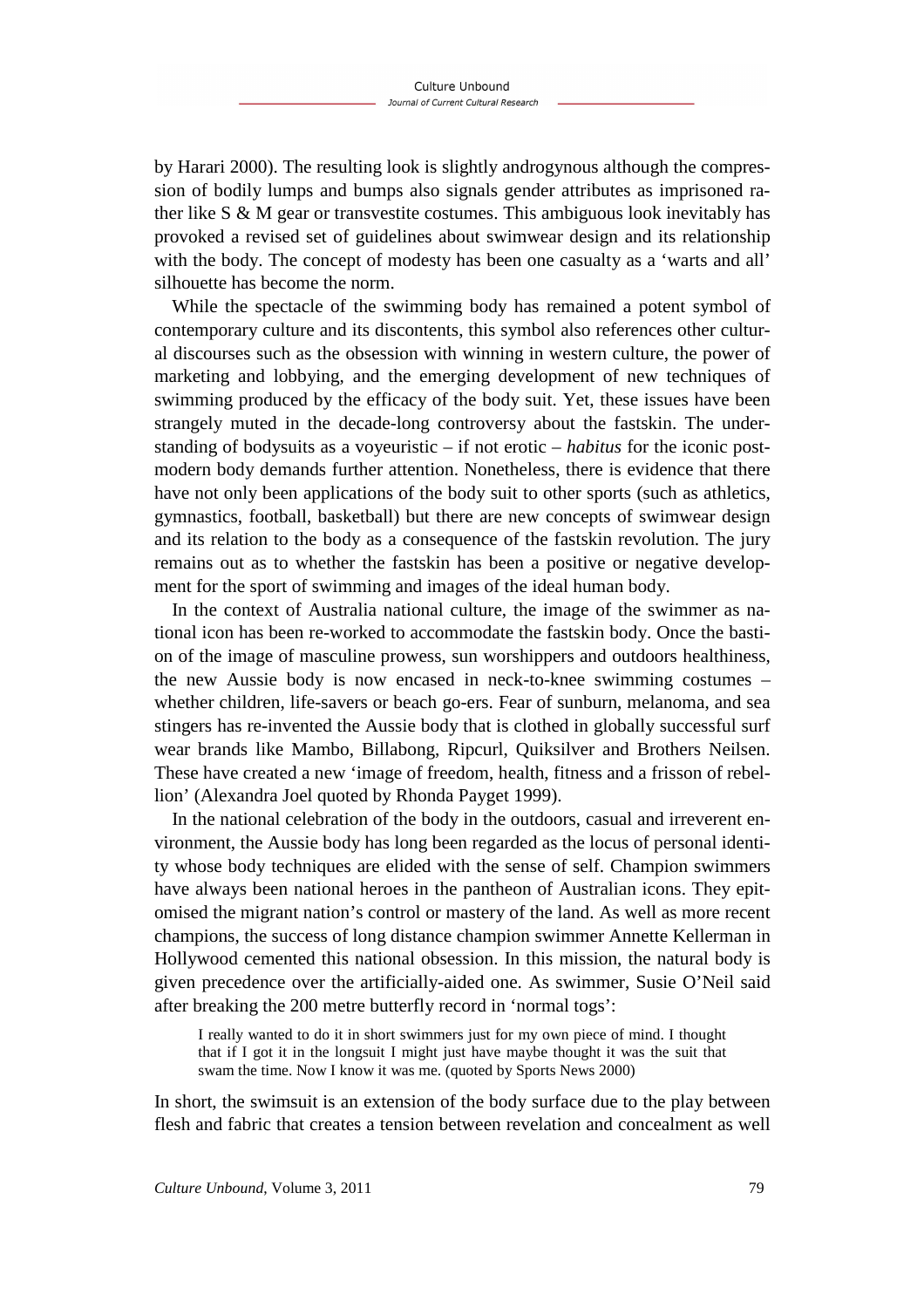as orchestrating the performance of the body. Fastskin suits manipulate how the body feels and behaves – both in and out of the suit. According to swimmers who have worn the fastskin, this is both a sensory feeling and a sensual one, once again raising the dynamic between partially revealed or concealed bodies, on the one hand, and sensuality and sexuality, on the other. The history of swimming and swimwear is a history intertwined with conventions of, and discourses about, modesty, manners and sexuality and how these are conveyed, embodied or exaggerated by the partially clad body and the wet body in the complex process of constructing different versions of the social body. In this sense, the fastskin suit has become a decisive technique of the postmodern body and role model for cultural discourses about the body of the future. Indicative of this, the updated version of Speedo's TLZR Pulse used nylon and spandex micro-fibres that are superlighweight and water-repellent in a collaboration:

With one of the most forward-looking fashion designers, Rei Kawakubo for Comme des Garçons. She transferred a calligraphic painting by Japanese artist Inoue Yu-ich onto the suit; the graphic print reads *Kororo*, which means 'heart, mind, spirit, feeling' (Calderin 2009: 246).

If confirmation that the fastskin suit has involved the transformation of the human body, this is surely proof.

**Jennifer Craik** is Professor Research of Fashion and Textiles at RMIT University, Melbourne, Australia, lecturer in the Bachelor of Fashion Design at Canberra Institute of Technology, and Adjunct Professor of Cultural Heritage at the Australian National University. She researches fashion and dress, and arts and cultural policy. Publications include *The Face of Fashion* (1994), *Uniforms Exposed* (2005), and *Fashion: The Key Concepts* (2009). E-mail: Jennifer.Craik@ rmit.edu.au

## **References**

Alderson, Maggie (2000): 'Relax, It's Australian', *The Sydney Morning Herald*, 2 May 2000.

- BBC Sport (2009): 'Hi-Tech Suits Banned from January', 31 July, http://newsvote.bbc.co.uk/ mpapps/pagetools/print/news.bbc.co.uk/sport2/hi/other\_sports/swimming/8161867.stm?ad=1 (accessed 28/09/10).
- Beikoff, Katrina (2000): 'Swimming has Lost Its Sex Appeal', *The Daily Telegraph*, 29 March 2000.
- Brooks, Janet Rae (2000): 'Sleek Swimsuit Makes Waves with Olympians', *The Salt Lake Tribune*, 13 April 2000.
- Calderin, Jay (2009): *Form, Fit, and Fashion*, Beverly: Rockport Publishers.
- Coach Sci (2000): 'The Bodysuit Problem', 20 July 2000: http://coachsci.sdsu.edu/swimming/ bodysuit/testimon.htm (accessed 29/09/10).
- Craik, Jennifer (1994): *The Face of Fashion. Cultural Studies in Fashion*, London and New York: Routledge.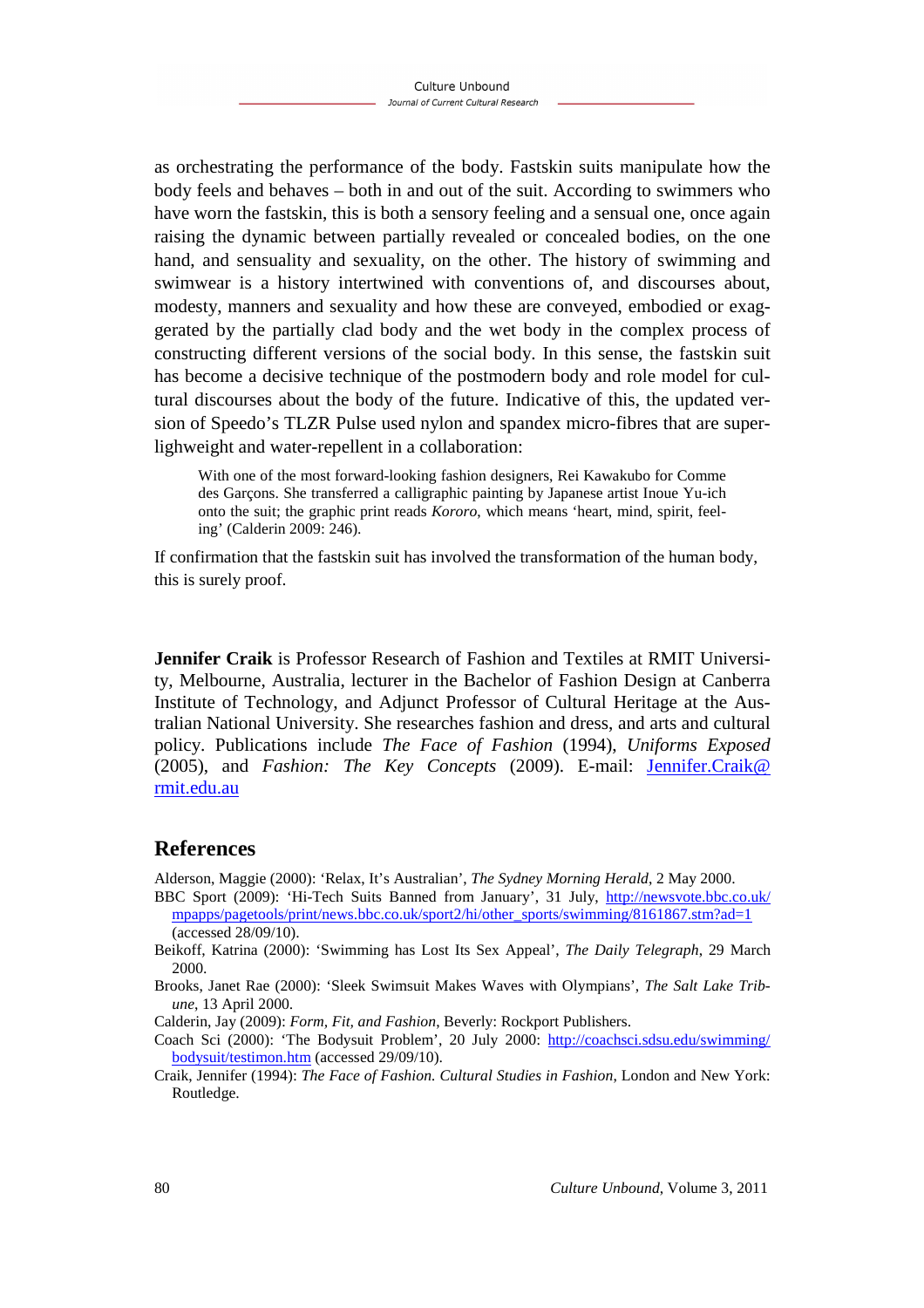- ------(2005): 'Formandet av australiska kroppar och en nationell kultur' ("Fashioning Australian Bodies and National Culture"), Bo Nilsson (ed.): *Påklädd uppklädd: Om kläder, kropp och odentitet*, Stockholm: Norstedts Akademiska Förlag, 73-110.
- Dayton, Leigh (2008): 'Swimmers Happier in Someone Else's Skin', *The Australian*, 26 March 2008, 14.
- Farlex (2000): 'SPEEDO Introduces Fastskin The Fastest Swimsuit Ever Made', *Business Wire*, 16 March 2000, The Free Library:

http://www.thefreelibrary.com/SPEEDO+Introduces+Fastskin+--

+the+Fastest+Swimsuit+Ever+Made-a060827273 (accessed 28/09/10).

- Fastskin (2010a): 'Controversy Should Fastskin Swimsuits Have been Allowed?', 3 September 2010: http://fastskin.blogspot.com/2010\_09\_01\_archive.html (accessed 29/09/10).
- –––– (2010b): 'FastSkin Controversy Revealing Some Facts', 24 February 2010: http://fastskin. blogspot.com/2010/02/fastskin-fast-like-shark.html (accessed 29/09/10).
- –––– (2010c): 'FastSkin FS Pro Offering Record Breaking Features', 8 July 2010: http://fastskin.blogspot.com/2010/07/fastskin-fs-pro-offering-record.html (accessed 29/07/10).
- –––– (2010d): 'FastSkin FSII: Women's Raze Recordbreaker Kneeskin and Men's Raze Jammer',
- 14 May 2010, http://fastskin.blogspot.com/2010/05/fastskin-fsii-womens-razerecordbreaker.html (accessed 29/09/10).
- –––– (2010e): 'Fastskin LZR Racer Elite: Technology Behind It', 25 May 2010: http://fastskin.blogspot.com/2010\_05\_01\_archive.html (accessed 29/09/10).
- –––– (2010f): 'FastSkin LZR Racer Tri-Pro: Features That Beat Competition', 3 June 2010: http://fastskin.blogspot.com/2010\_06\_01\_archive.html (accessed 29/09/10).
- –––– (2010g): 'FastSkin Timeline Brief Insight into Its History', 25 February 2010: http://fastskin.blogspot.com/2010/02/fastskin-move-quickly-move-faster.html (accessed 29/09/10).
- –––– (2010h): 'FastSkin, Sydney Olympics and Moments When History Was Being Made', 28 July 2010: http://fastskin.blogspot.com/2010\_07\_01\_archive.html (accessed 28/09/10).
- –––– (2010i): 'Speedo Aquablade Swimsuit An Economical Alternative to Fastskin', 21 July 2010: http://fastskin.blogspot.com/2010/07/speedo-aquablade-swimsuit-economical.html (accessed 29/09/10).
- –––– (2010j): 'Speedo FastSkin One Side of the Story', 22 February 2010: http://fastskin.blogspot.com/2010/02/fastskin-innovative-technology-for-best.html (accessed 28/09/10).
- FINA (2010): 'FINA List of Approved swimsuits', Media Release, 4 January 2010: http://www.fina.org/project/index.php?option=com\_content&task=view&id=2768&Itemid=49 (accessed 29/09/10).
- Harari, Fiona (2000): 'Suits Take the Perve Out of the Pool', *The Australian*, 17 May 2000. Jaked (2010): 'Mission':

http://translate.google.com.au/translate?hl=en&sl=it&u=http://www.jaked.it/&ei=F5eiTPbGDZ GAv-

gOy8Yz4Aw&sa=X&oi=translate&ct=result&resnum=1&ved=0CCoQ7gEwAA&prev=/search %3Fq%3Djaked%2Bswimwear%26hl%3Den%26rlz%3D1T4ADRA\_enAU371AU371%26prm d%3Di (accessed 28/09/10).

- Jeffery, Nicole (2009): 'Rice Well-Placed in Swimsuit Wars', *The Weekend Australian*, 2-3 May 2009, 43.
- Kogoy, Peter (2008): 'Olympic Gold Medals Hinge on Fast "Corset"', *The Australian*, 13 February 2008: http://www.theaustralian.news.com.au/story/0,25197,23204428-5014197,00.html (accessed 13/02/08).
- Matheson, Clare (2008): 'Speedo Makes Waves at Olympics', 18 August 2008: http://news.bbc.co.uk/2/hi/business/7558622.stm (accessed 28/09/10).
- Moloney, John-Paul (2008a): 'Call for Ruling on Super Suits', *The Canberra Times*, 29 March 2008, p. C1.
- –––– (2008b): 'Officials Strip Juniors of State-of-the-Art Suits', *The Canberra Times*, 20 December 2008, C1.